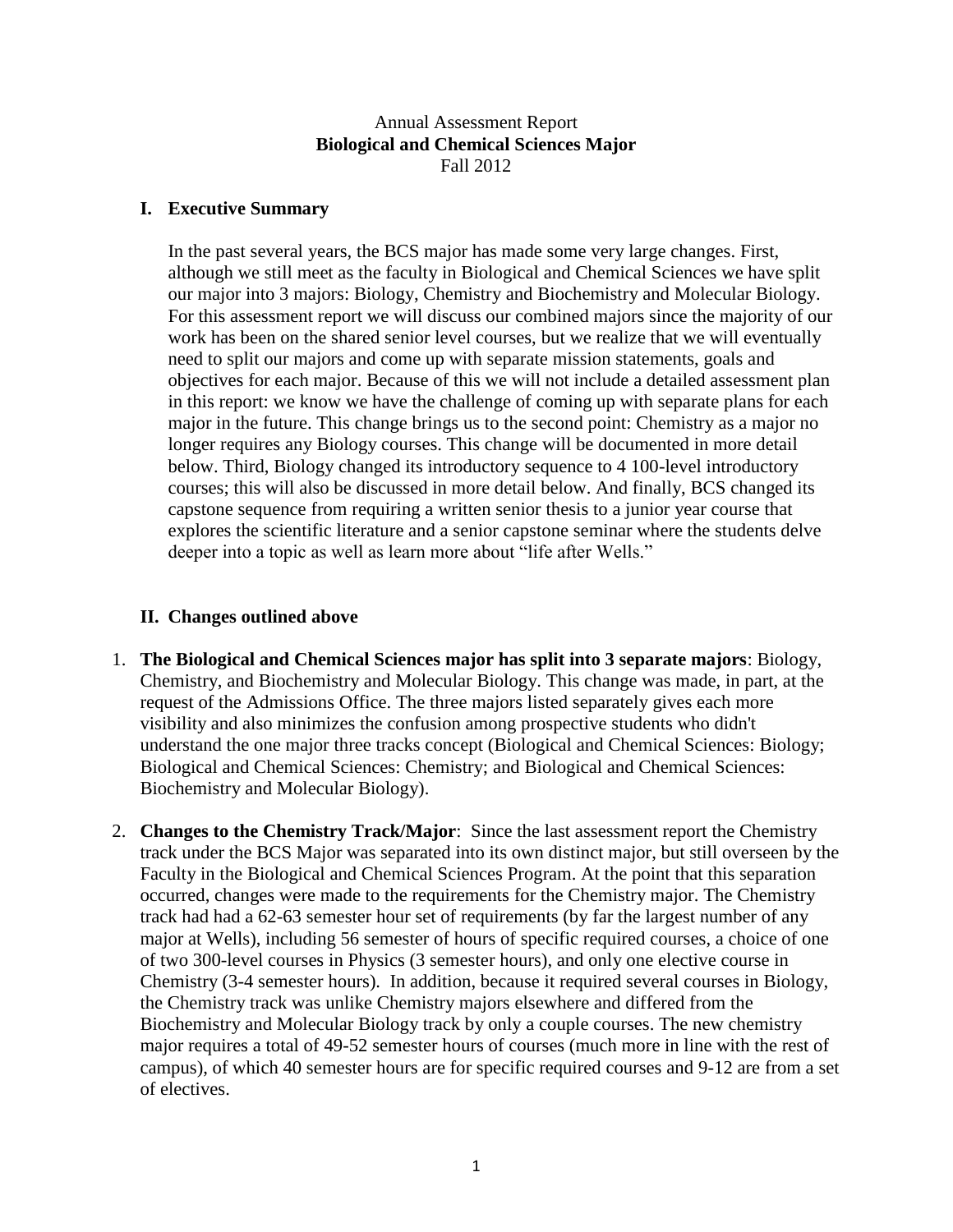Some of the advantages of these changes are that:

- 1. This configuration is more like a traditional Chemistry major and so would be more attractive to students looking for that option; this was a specific recommendation made by admissions.
- 2. There are fewer required courses (including electives), but depth in the subject has not been sacrificed.
- 3. Students are given a greater choice in electives (3 versus previous 1).
- 4. Students who are interested in the Chemistry/Biology interface can do Chemistry Major with a Biology Minor, or opt for the Biochemistry and Molecular Biology Major.
- 5. Students interested in the Chemistry/Physics interface could elect additional Physics courses as electives or do a Chemistry Major with a Physics Minor.
- 6. The fewer required courses (49-52 semester hours, versus the current 62-63), along with the flexibility of the electives, should make a Chemistry Major with an Education Minor easier to accomplish. This was a concern raised during the last review of the program in Education.
- 7. The set of required courses should, with some planning, leave at least one Junior- or Senior-year Fall Semester "open", allowing students the opportunity to study off campus.
- 8. This change did not require any additional courses in the curriculum and so did not cause problems with staffing.

**3. Changes to the Introductory Biology sequence**: We changed our introductory course sequence to include 4 courses that can be taken in any order by both future majors and nonmajors alike. We dropped BIOL 151 and BIOL 152 and replaced them with 4 100-level courses (Biol114L: Anatomy & Physiology 1; Biol119L: Ecology and Evolution; Biol126L: Genetics; and Biol130L: The Biology of Organisms).

Since the four 100-level biology courses are open to nonmajors and majors alike, they have helped remove the cultural perception that science is "hard" or "inaccessible", or that only a select subgroup of students can do it. We see this as a very positive change. We also note that a mix of sophomores and freshmen, plus a smattering of upper division students in each of our 100 level biology courses is a healthy situation in terms of assisting freshmen, in particular, to adjust to the expectations of college life. Since the four courses can accommodate up to 96 students each semester (4 labs of 24 students per lab), we have fulfilled the college mandate to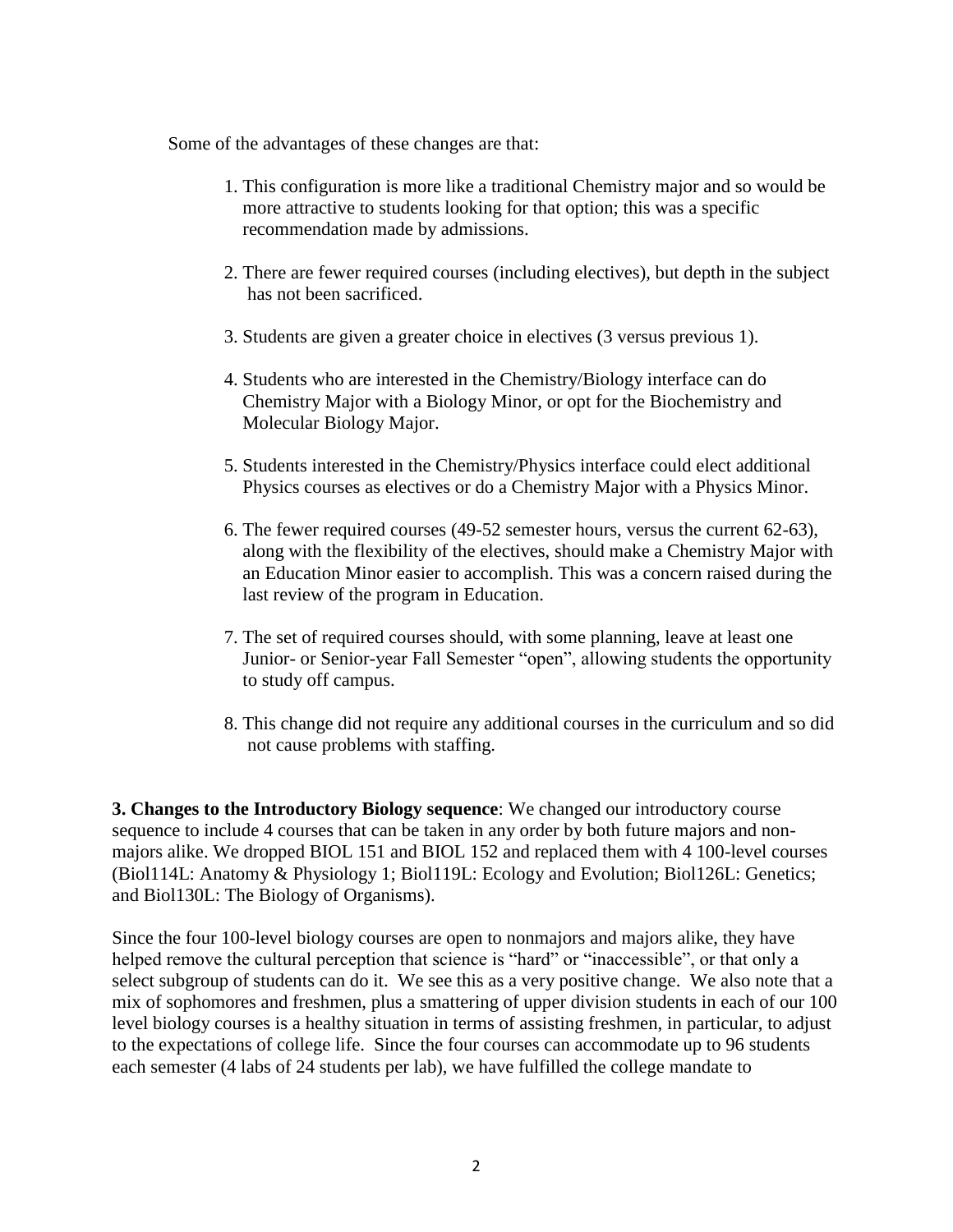accommodate a student body of 800 without additional teaching staff.

However, we remain understaffed in Biology as only three of our four regular biology faculty positions are filled. The empty fourth position encompasses teaching in the aquatic and invertebrate areas of biology and includes responsibility for the "Biology of Organisms" foundational (100 level) course, offered every spring.

To address this lack we continue to need the assistance of adjunct faculty every semester.

In the Fall 2012 we administered a questionairre to the students in BCS 301 (the first class that took the 4-100 level Intro courses) and BCS 403 (some students that took the old introductory sequence). We asked:

#### *Introductory Biology courses at Wells College: Assessment questionnaire*

*We are assessing our new program in introductory biology at Wells College, and we ask for your help.*

*We would appreciate it if you could answer the following six questions about the introductory biology courses. Some of you will have taken only courses in the new sequence. These include: Biol 114: Anatomy & Physiology 1 Biol 119: Ecology and Evolution Biol 126: Genetics Biol 130: Biology of Organisms*

*Some of you may have had one or more of the new courses as well as courses from the following list of our "old" offerings: Biol 151: The Biology of Cells Biol 152: The Biology of Organisms Biol 213: Ecology and Evolution Biol 226: Genetics*

*Please answer the following questions as well as you can, indicating as directed which courses you took and which courses you refer to specifically. Thank you for your help!*

#### *Questions:*

- *1. Which courses did you take and in which order?*
- *2. Looking back, would you have chosen to take the courses in a different order? If so, why?*
- *3. Which courses duplicated topics, and what topics were duplicated? Did you find duplication of material to be helpful, or did you consider it unnecessarily redundant?*
- *4. Was there any topic not covered in one of your introductory courses that you wish you had studied before advancing to upper division courses? If so, what topic or topics?*
- *5. How well prepared were you for your upper division courses in biology, after finishing the introductory sequence?*
- *6. Is there anything else you would like to tell us about our introductory courses in biology?*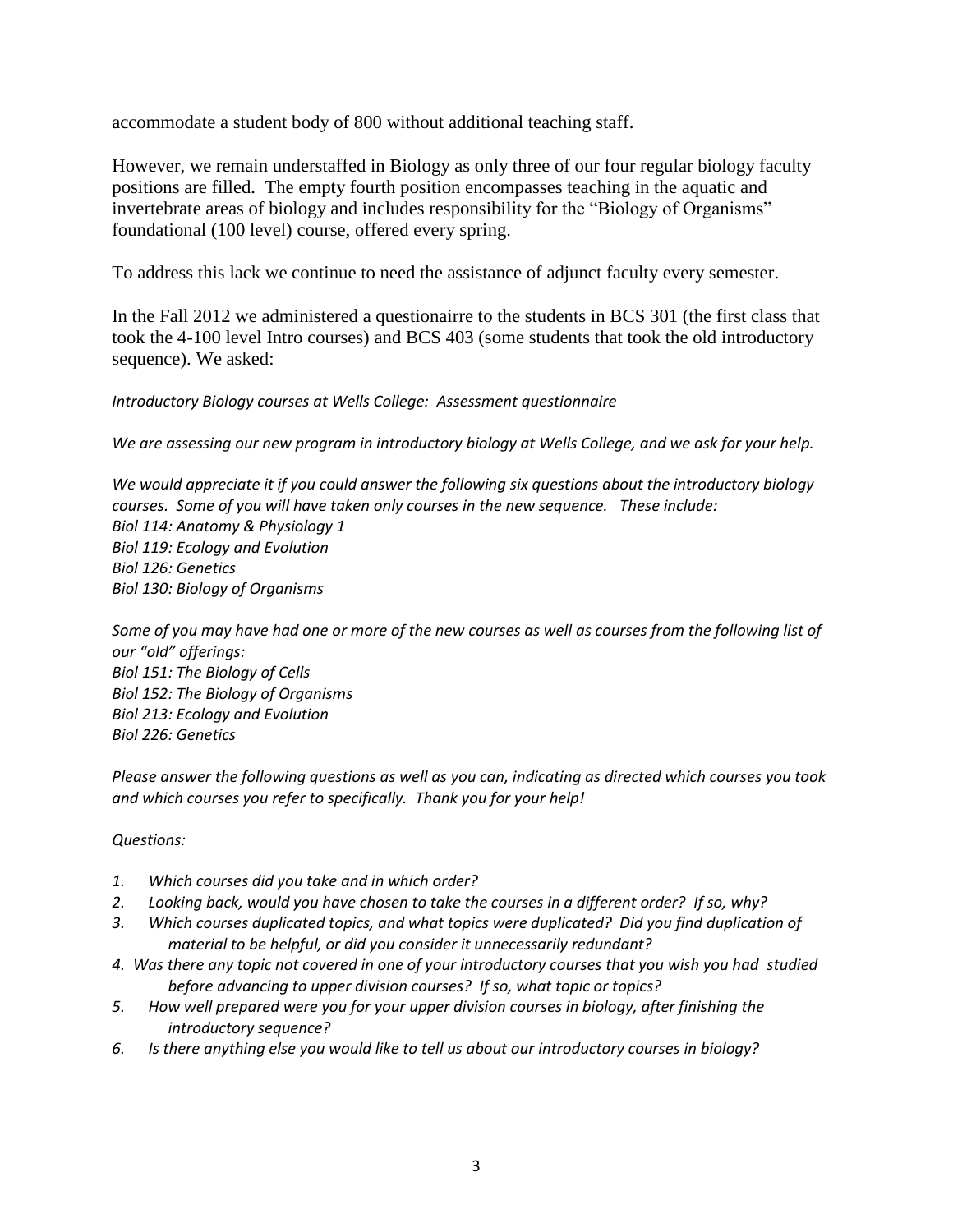Interestingly, each group of students felt that their experience was the best. The students who took the new courses (the current BCS 301 students) were very positive about their experience. Most of those students took Biol 126 first (we have since changed Biol 126 to be a spring course) and felt that it was a good introduction to the biology courses (although one student felt Genetics was too hard for a 1<sup>st</sup> semester student). Some students wanted more cell biology, while others felt that subject was covered in too many of the courses. There was some mention of overlap between Biology of Organisms and Ecology and Evolution, but that student had actually taken the old Biol 152 and therefore got the same lectures on Evolution twice! The students who took the old distribution requirements (those in BCS 403 currently) also thought that their experience was very positive. They enjoyed the progressive nature of study and seemed to think that since they took 100-level and then 200-level courses they were "getting somewhere". The biggest complaint was with the removal of the Biol 151: The Biology of Cells course – many students felt that was an important foundation course that was now missing. However, we have covered those topics in the other courses so those concepts are not now missing, as is the perception. Another complaint was the lack of consistency in the style of lab reports, which we have discussed and this problem is removed from the current 4 course intro sequence where lab reports all follow a consistent format. In conclusion, the new 4 100-level introductory courses are in active development, with collaboration among the faculty to ensure that students are getting exposure to all of the essential concepts we need them to learn at the introductory level. We will continue to evaluate these courses to make sure nothing is removed inadvertently in the future.

#### *Course-by-course assessments:*

**Biology 114L: Anatomy & Physiology 1.** Instead of offering a 100-level course in Cellular Biology, we designed a 100-level course in anatomy and physiology. The course is designed to accomplish many goals. It satisfies the laboratory distribution requirement for all students, it serves as a course in the Women's and Gender Studies program, and it is a requirement for students interested in certain graduate programs in the health professions, such as nursing and physicians' assistant programs, as well as strongly recommended for pathology assistant programs. Furthermore, it covers topics in introductory biology that are part of the fundamental knowledge base for biology majors. Training built into the course includes: reading and analysis of graphed data; acquiring a working knowledge of descriptive statistics; developing the ability to format and complete a science laboratory report; acquiring a basic understanding of the meaning and inherent limitations within a well-crafted hypothesis; acquiring the ability to use basic laboratory equipment such as graduated cylinders, scales, pipettes, pressure cuffs, stethoscopes, thermometers, and the like; and developing the ability to work productively with others. Topics cover basic cellular biology as well as human anatomy and physiology of selected body systems including sensory systems, reproduction, locomotion, nutrition, and metabolism. Student evaluations following the first two semesters of the course were positive. In particular, students valued the direct relevance to daily life they found in the course material. They also appreciated the "studentcentered" course structure, which minimizes lecture time and maximizes student activities.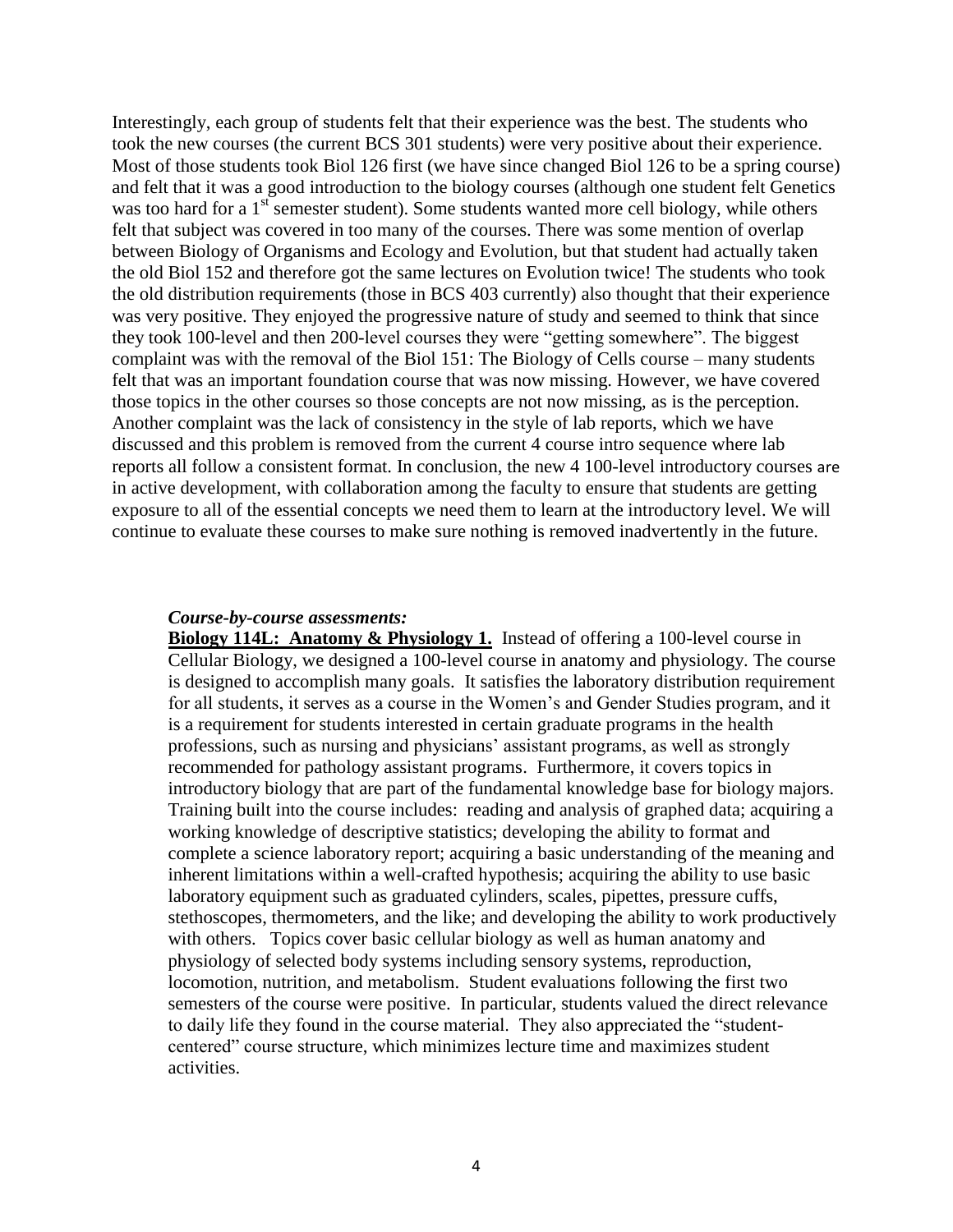Biol114L is part one of a two-semester sequence in A&P. In the spring of 2012, the second course, Biol330L: Anatomy & Physiology 2, was offered for the first time since 114L was initiated. Biol330L builds upon skills acquired in the first course, and it covers the remaining major systems in A&P (such as the nervous system), while incorporating the academic rigor associated with a 300 level biology course. This fulfills our need to offer upper-division courses in Biology that develop the skills of our majors, but it also accommodates those who do not major in Biology yet wish to complete two semesters of A&P. This is possible because, although majors in Biology are required to complete all four 100 level courses, most 300 level biology courses (including A&P 2) do not require all four 100 levels.

**Biology 119L: Ecology and Evolution:** This course was formerly Biol 213 with the same course name. Major changes that have occurred are an increased emphasis on Evolution and some additional help with mathematical calculations for the lab reports. Also, this course has retained its focus on field based lab projects and has kept 2 lab write-ups.

Some students had also voiced concerns that Biol 119 and Envr 101 were very similar courses. We have worked with ENVR to make sure that topics were no longer duplicated.

**Biology 126L: Genetics:** This course includes many of the topics formerly covered in Biol 151L and also includes material from Biol 226L (Genetics). One of the reasons this course was developed was to get rid of the duplication of the material from Biol 151L and Biol 226L. This course focuses on the major principles of genetics ranging from molecules through populations, with an emphasis on human genetics.

Topics include Mendelian genetics, non-Mendelian inheritance patterns, genetic linkage, epigenetics, cell division (mitosis and meiosis), DNA and chromatin structure, transcription, translation, protein function, regulation of gene expression, recombinant DNA technology, and population genetics. Care has been taken so that the presentation of population genetics does not overlap with this topic in Biol 119L. Here, the underlying genetics and predictive models are considered in more detail.

The laboratory covers the genetics of various organisms, theory and practice of standard techniques, and consideration of the promise and potential ethical dilemmas accompanying new genetic technologies and genomic analyses. Laboratories also include a 5 part series where students design and conduct their own experiments, collect and analyze their data, write up their results in a report, and present their findings to the class. Emphasis is placed on the proper formatting and presentation of data figures.

**Biology 130L: Biology of Organisms:** This course will in the future be taught by the invertebrate/aquatic systems biologist that we need to round out our faculty in biology. In the interim, the course emphasizes protists and invertebrates, and it also focuses on respiration and photosynthesis. We hope that these subjects will be strengthened and refined when we acquire the necessary new colleague to teach this subject. Other changes include adding sections on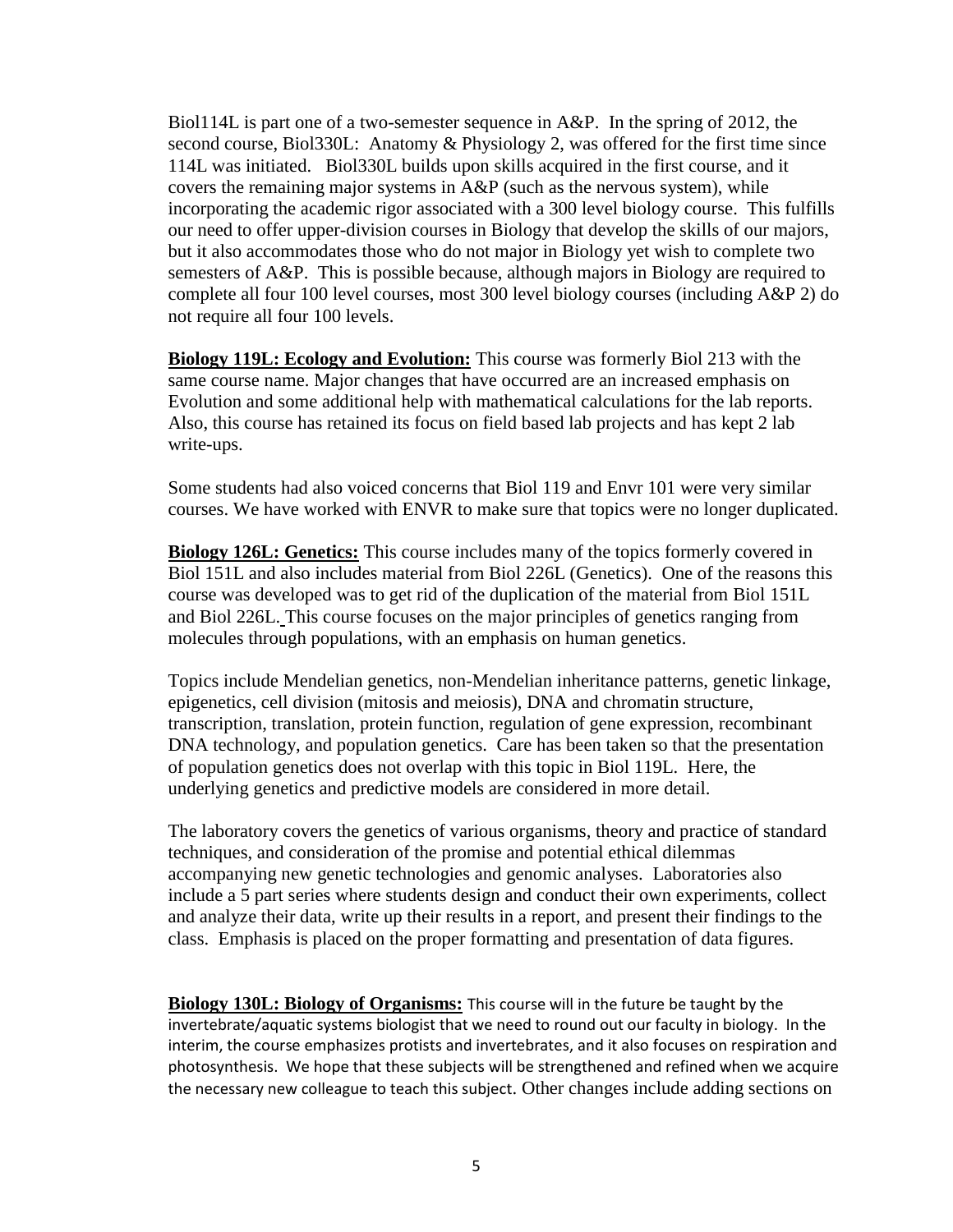cell biology and removing major sections that dealt with the anatomy and physiology of animals (now included in Biol 114) and evolution (included in Biol 119). This course is now based on the phylogeny of organisms from bacteria and archaea to plants and animals. It includes field-based inquiry into the ways in which living systems work within their environments. Of particular interest are new laboratories designed to examine the anatomy and physiology of early spring blooming plants, and a field project on phylogeny that helps students relate the diversity of the living world to the everyday environment they see outdoors.

### **4. Changes to the Senior Capstone sequence:**

**BCS 301:** Changes in 301 included a new focus on information literacy and critical evaluation of oral, written, and web-based information sources. Students prepared an original hypothesis/thesis statement, an annotated bibliography, developed a paper outline, and wrote a short paper. The course continues to evolve this year (F '12), as each student is developing a web page (instead of a paper) containing all of the above elements, plus their *curriculum vita*. Feedback from F'11 indicates that students find critiquing each other's hypotheses very valuable. They believe that they have improved overall in understanding oral presentations now that they have completed written evaluations of one semester's worth of science colloquiums. Finally, they liked a course exercise in which the class "graded" representative Wells student science papers, saying that this gave them a better understanding of how their paper grades are calculated.

**BCS 403:** This is now a senior seminar type capstone that focuses on the effective communication of scientific results. Students read, evaluate, summarize, and present information from the primary literature. Emphasis is placed on writing and presenting scientific data in an engaging and informative way. As part of this, students critically evaluate our science colloquium speakers each week. The difference in presenting to a general audience versus a scientific audience is covered. Students write 3 summaries of primary literature papers for the general public. Students then read and critically evaluative each other's work, and summaries are revised based on this feedback. Each student also presents a primary literature paper to a scientific audience, and receives feedback on this presentation. The presentation is then revised and presented a second time.

This course also discusses "Life After Wells". Students develop (or revise) their resumes and *curriculum vita.* We discuss the post-graduation plans of each student and possible career or graduate school options. A session on how to apply to graduate and professional is also covered for those interested. This portion is still being developed and we are working with Eric Vaughn on this, as well as from feedback from students. We are interested in (1) having people from different science careers come in and speak to what their jobs are, what they entail on a daily basis, how they got their position and answer any questions. Possible speakers could be MDs, physician's assistants, patent lawyers, public policy makers, primary researchers (PhDs from a variety of fields), forestry agents, scientific writers/editors, and business positions (industry); (2) having a career counselor come in and discuss options (or have individual meetings with a career counselor); (3) having former Wells students currently in graduate or professional school come in and speak to what they are experiencing (ie what grad school is all about?).